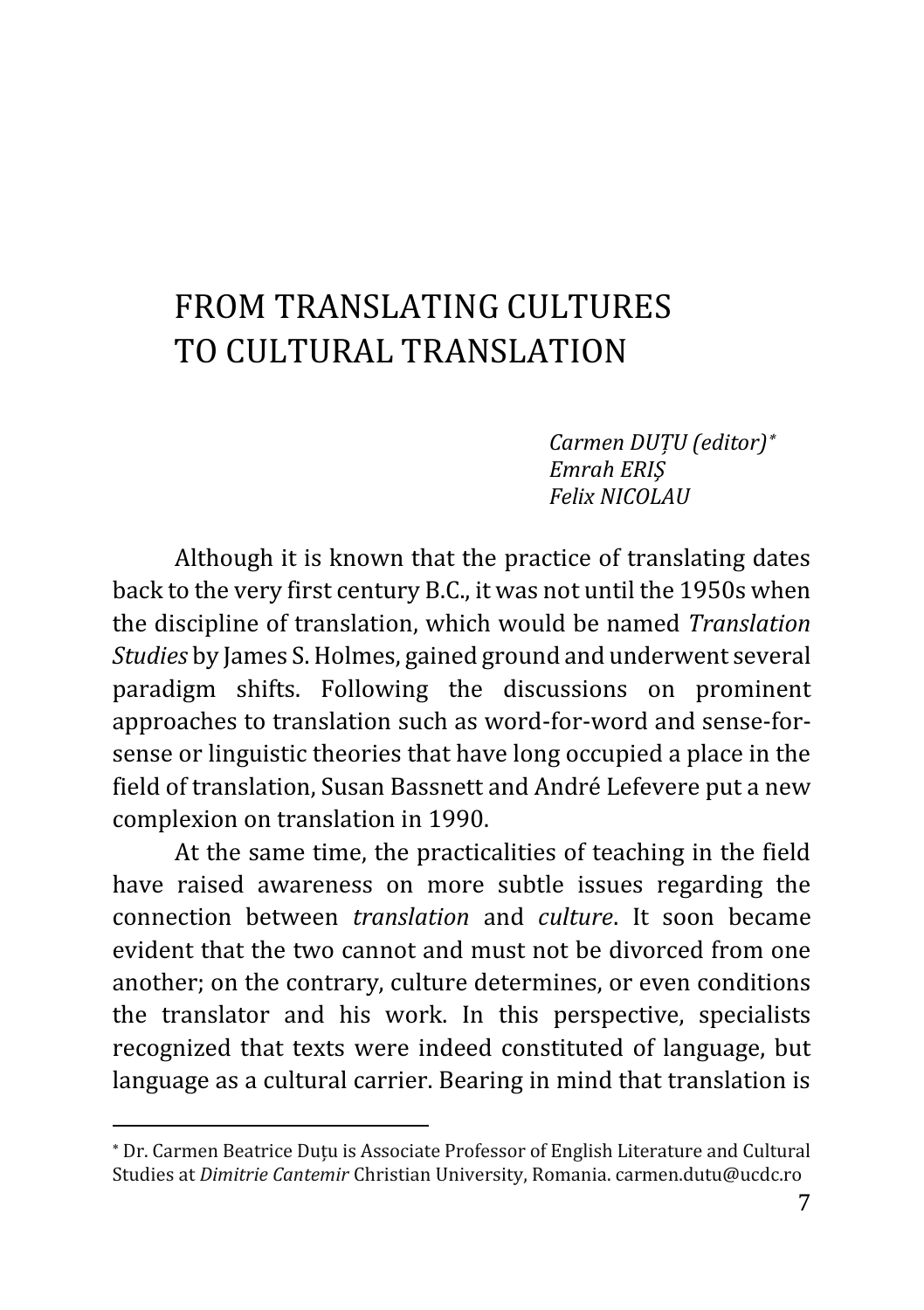a type of communication, it can be suggested that translation does not infer solely a linguistic but also cross-cultural communication, which is also manifested in the comparisons of source and target texts, specifically of literary texts (Eriş, 2019, 546). As stated by Christina Schäffner, "[...] *learning about cultures takes place in a process of a conscious, reflective comparison, comparing the foreign target culture to one's own culture, comparing behavior and products of behavior*" (2003, 94). It is obvious that we learn a lot from, for example, movies produced by foreign producers and/or historical books and novels written by foreign authors. In doing so, we also grasp another characteristic of the setting or the people narrated or fictionalized in such works and this characteristic is the cultural one. The translation should be given credit for its mediating role in communicating the content in such works as without translation that would not be so easy to reach information about foreigners or a foreign culture from any parts of the world.

Consequently, the traditional approach in translation studies (the culture-specific approach, whereby the source text would be "substituted" linguistically, rather mechanically, by the text in the target language) was to be abandoned in favor of a more complex approach to the act of translation: a culturally negotiated one. And it should be noted that the *Cultural Turn in Translation Studies* by Bassnett and Lefevere (1990) brilliantly manages to identify this new approach to translation, formulating and acknowledging the revitalization and liberation of the field from the abstract and somewhat rigid linguistic traditional approach. Bassnett and Lefevere argued that the study of the practice of translation had moved from its formalist phase and was beginning to consider broader issues of context, history, and convention. They mainly focused on all kinds of textual and extratextual constraints upon translators in a translation, which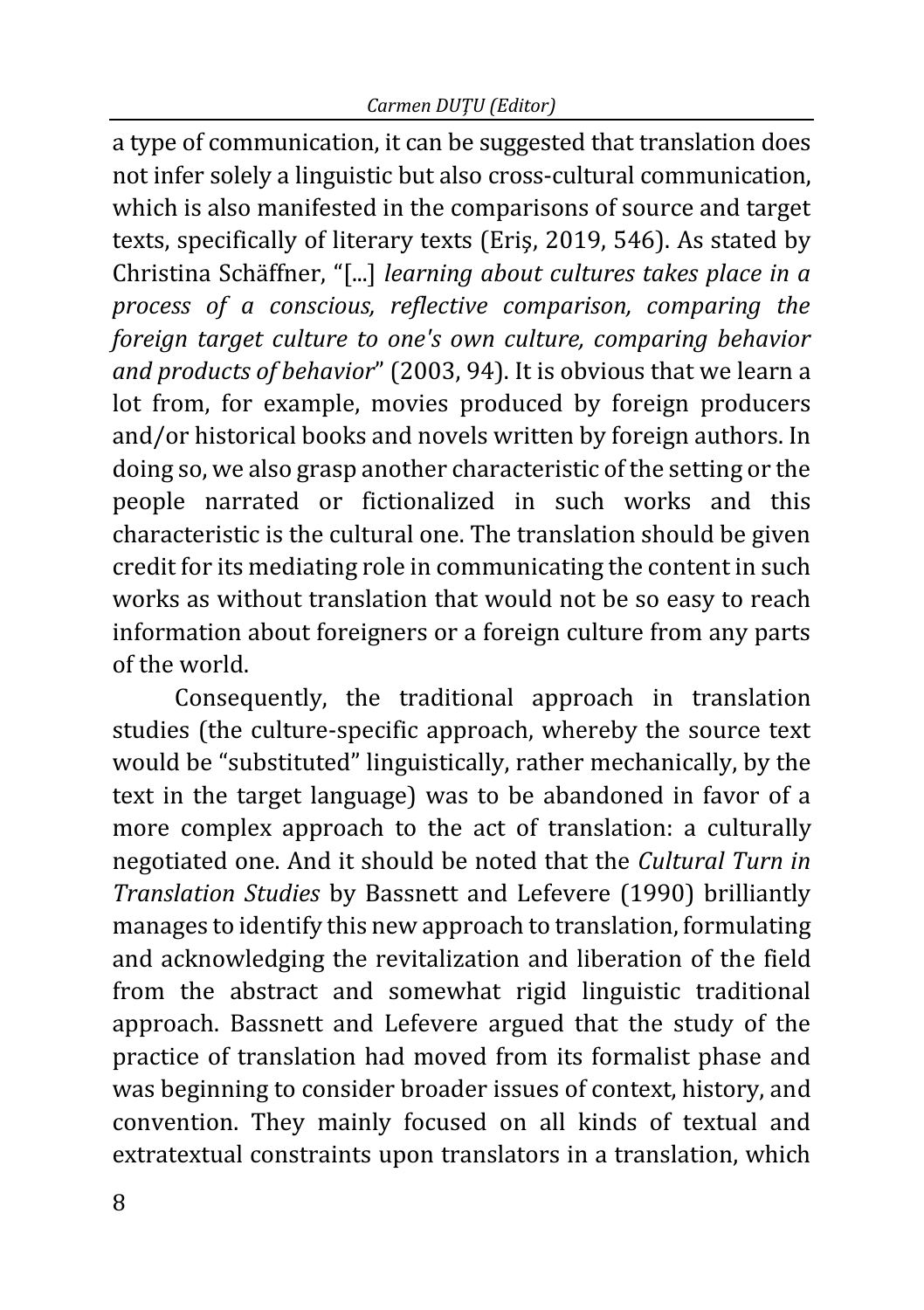takes place in a continuum and never in a void. Furthermore, complaining about the position that translation occupied in applied linguistics and literary studies as well as in cultural studies, they attempted to draw attention to the position of translation and bring translation into the next level with Lefevere suggesting that theory and practice were to be intertwined, the theory was not to exist in the abstract and it was to be dynamic and involved a study of the specifics of translation practice. This shift of emphasis, called *the cultural turn* by Bassnett and Lefevere, was suggested to offer a way of understanding manipulative textual processes, the selection of texts, the role of the translator, an editor, publisher, or patron in the relevant selection, the criteria that determine the strategies to be employed by the translator, and the reception of a text in the target system. As pointed out by Jeremy Munday, in *Translation, History, and Culture*, Susan Bassnett and André Lefevere dismiss the kinds of linguistic theories of translation, which, they say, "[...] *have moved from word to text as a unit, but not beyond*" and go beyond language and focus on the interaction between translation and culture, on the way in which culture impacts and constrains translation and on "[...] *the larger issues of context, history, and convention*" (2008, 124-125). As summarized by Munday (2008), *the cultural turn* or cultural studies influenced translation studies in the 1990s in terms of translation as rewriting, translation and gender, and translation and postcolonialism. The cultural and political approach to translation has led many scholars to raise such important issues under the umbrella of translation.

The influence of the notion of '*cultural turn*' has become prominent in the works of scholars working in the field and made Translation Studies a rather privileged field in academia in the past decades. Thus, it seems that translation acquired a different